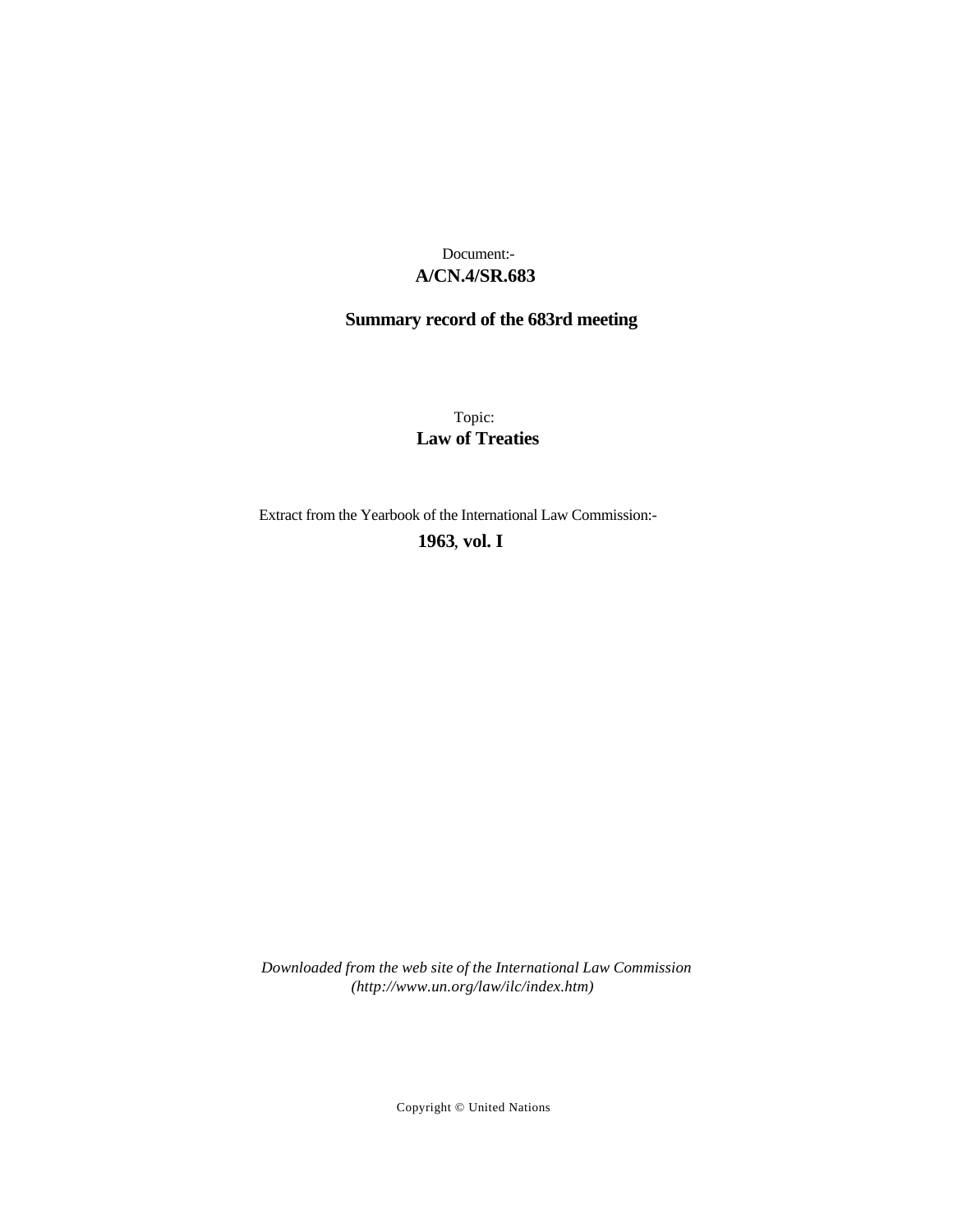tractual obligations, even before the Stimson declaration mentioned by Mr. Verdross. On 7 January 1932 Mr. Stimson, the United States Secretary of State, in a unilateral declaration of United States policy in Asia had proclaimed that the United States would not recognize any situation brought about by the illegal use of force. That declaration had not been in any way binding, and the United States had been free to withdraw it at any time. The principle embodied in it had, however, become binding as a result of the League of Nations resolution, adopted under Article 10 of the League Covenant on 11 March 1932,<sup>15</sup> which had declared that it was incumbent on the Members of the League not to recognize any situation or treaty which might be brought about by means contrary to the League Covenant or to the Briand-Kellogg Pact. In the following year the American States had pledged themselves, by article 11 of the Montevideo Convention,<sup>16</sup> not to recognize territorial acquisitions or special advantages which had been obtained by force. That principle had been subsequently accepted in several international instruments, and had been embodied in article 17 of the Charter of the Organization of American States, signed at Bogota in 1948,<sup>17</sup> which provided that no territorial acquisitions or special advantages obtained by force would be recognized.

77. The principle was thus recognized in positive law, but it had not become a part of general international law, since by its decision at the 101st meeting of the League Council, the League of Nations had subsequently given Member States discretion to recognize the conquest of Abyssinia both *de facto* and *de jure.* Later had come the *Anschluss* and then Munich.

78. After the Second World War, however, a new situation had been created by the Nuremberg and Tokyo trials and especially by the adoption of Article 2, paragraph 4, of the United Nations Charter. Sir Hersch Lauterpacht had been right: the non-recognition of treaties imposed by force was most certainly a part of positive law.<sup>18</sup>

79. The Commission's conclusion should follow the lines laid down by the Special Rapporteur. The world was passing through a revolution due not only to the abolition of distance, but especially to the speed of communications, which enabled everyone to follow political events and made public opinion a key factor in international life.

80. The question whether a *jus cogens* rule existed did not worry him. The United Nations could act on its own initiative, not only at the request of an aggrieved State, which was not always in a position to report the coercion employed against it.

81. The rule stated in article 13 should apply *erga omnes* rather than *inter partes;* first, because of the obvious connexion between articles 12 and 13 — since all the instances in which article 12 applied were violations

18 See *Yearbook of the International Law Commission, 1953,* Vol. II (United Nations publication, Sales No. 59.V.4, Vol. II), p. 147, comment on article 12.

of a principle of international law based on *jus cogens* and secondly because the vital interests of the international community required that any obligations imposed by unlawful coercion should be invalid.

82. He agreed with Mr. Ago that there should be no question of affirming the treaty. He could accept the wording proposed by Mr. Rosenne except for the phrase " or in any other manner inconsistent with the purposes and principles of the Charter ... " which would introduce matters dealt with in article 13. The categorical wording suggested by Mr. Ago should satisfy Mr. Verdross and Mr. Yasseen and give the Commission the basic formulation it needed.

The meeting rose at 1.5 p.m.

#### **683rd MEETING**

*Monday, 20 May 1963, at 3 p.m.*

*Chairman:* Mr. Eduardo JIMENEZ de ARECHAGA

## **Law** of Treaties (A/CN.4/156 **and** Addenda) [Item 1 of the agenda] *{continued)*

1. The CHAIRMAN invited the Commission to continue consideration of article 12 in section II of the Special Rapporteur's second report (A/CN.4/156).

ARTICLE 12 (CONSENT TO A TREATY PROCURED BY THE ILLEGAL USE OR THREAT OF FORCE) *{continued)*

2. Mr. PAREDES, commenting on some points raised during previous discussions, said he fully supported the thesis that when coercion had been employed against one of the parties the treaty was void *ab initio,* or as some national codes had it, null and void, which meant that it was treated as though it had never existed. Mr. Tunkin had emphasized the anxiety which such conduct caused, not only to the State directly concerned but to the community which had witnessed an immoral act and reacted against it. Indeed, he seemed to believe that every member of the international community was entitled to denounce the treaty, in much the same way as in municipal law any member of the public could report a crime.

3. In such cases there could be no question of ratifying the treaty or of legalizing it by any other means. It did not exist and had never existed, and the appropriate course was to conclude a new treaty, if the parties so desired, with all the necessary conditions for validity.

4. In his opinion the provision in paragraph 1 of article 12 would have more force and be more in keeping with the spirit of the United Nations Charter, which enjoined members to settle their differences by the means indicated in regional agreements, if the words " or of regional agreements in which all the contracting parties are participants " were inserted after the words " in violation of the principles of the Charter of the United Nations ".

<sup>15</sup> League of Nations *Official Journal,* 1932, Special Supplement No. 101, Vol. I, p. 87.

<sup>19</sup> League of Nations *Treaty Series,* Vol. 165, pp. 27 ff.

<sup>17</sup> United Nations *Treaty Series,* Vol. 119, pp. 48 ff.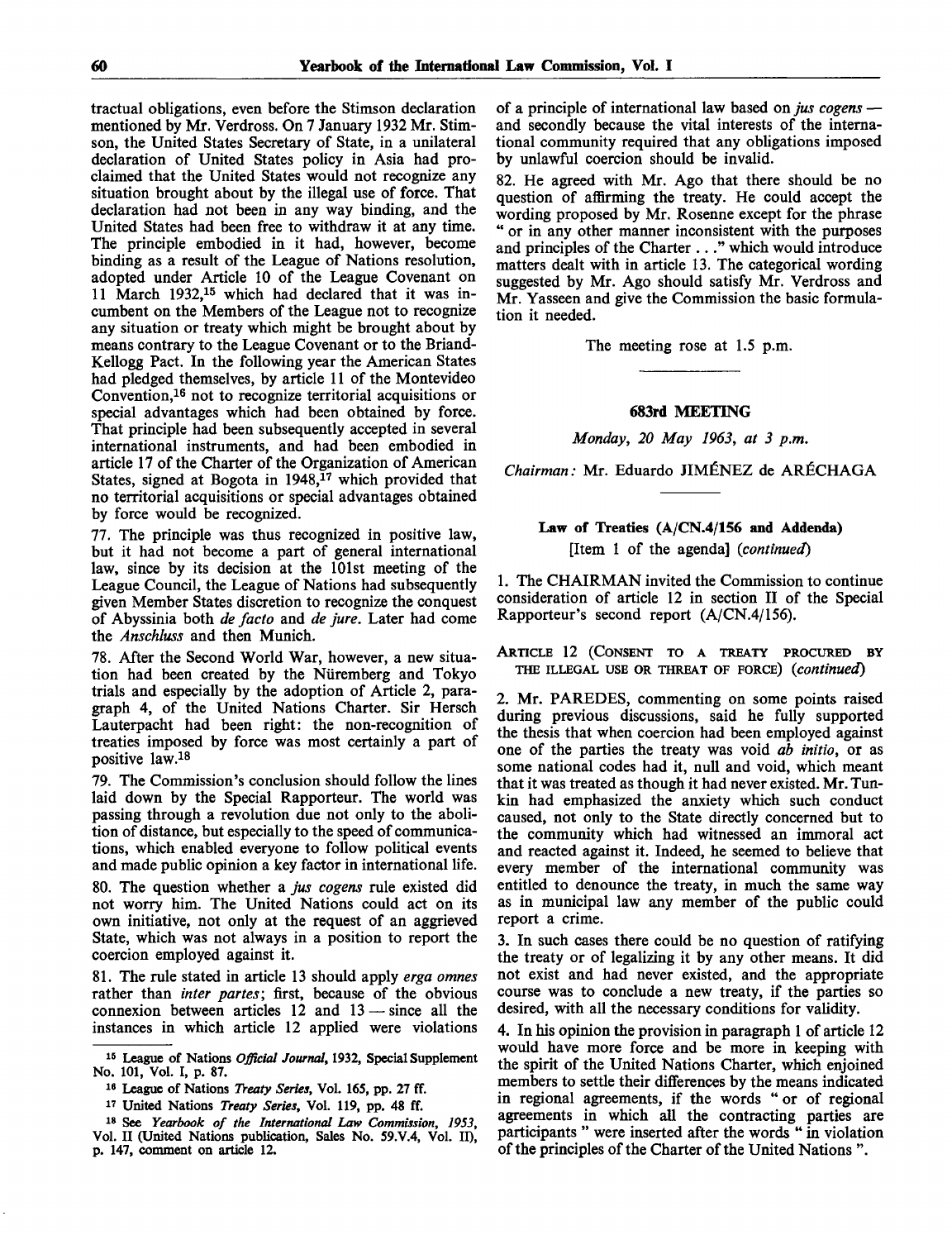5. Many speakers had stressed the lack of a court competent to hear and settle international disputes, for in international relations there were not yet any judges to whom States were obliged to submit. That was, unfortunately, the case and the lack of jurisdiction was deplorable, for since the choice of a judge was voluntary it was hardly likely that anyone accused of any kind of international offence would submit to any jurisdiction. The only remedy then would be, as he had proposed, that the victim of aggression should be able to appear before the United Nations Security Council and declare the treaty void because of vitiation.

6. Mr. CASTRÉN said that, among the versions suggested for article 12, those of Mr. Verdross and Mr. Yasseen were fairly close to the draft article in that they referred to the obligations deriving from the Charter and to the principles of general international law.

7. While Mr. Ago's proposal was acceptable, he preferred that first put forward by Mr. Rosenne (682nd meeting, para. 27) and reintroduced by Mr. Tunkin and Mr. Tabibi. By referring to, and actually quoting the language of, Article 2, paragraph 4, of the Charter, that proposal removed all possibility of misinterpretation and laid down a sufficiently broad rule, since a reference to the purposes of the United Nations was made in that paragraph of the Charter. The fundamental rules of the Charter formed part of general international law, and as such bound even States which were not Members of the United Nations.

8. Since the ban on the use of force was of concern to the entire community of nations, paragraph  $1$  (c) and the whole of paragraph 2 should be deleted from article 12.

9. He gathered that Mr. Tunkin shared his opinion that a peace treaty dictated by a State which, though the victim of aggression, had won the war, was exceptional and should be regarded as valid, because a State which started a war of aggression was answerable for the consequences of its act. Nevertheless, the reparations demanded should be reasonable, as Grotius had maintained even in his day. He proposed that the Commission should refer to the case of peace treaties in the commentary.

10. Mr. TSURUOKA said he agreed with the majority of the Commission on the principle that treaties entered into by a State " through an act of force, or threat of force" should be deemed void. However, he hoped that the Commission, in enunciating that rule, would also settle the question of procedure and state that the treaty could be declared void only by an international tribunal to which the question had been submitted by the parties concerned.

11. He had two main reasons for that proposal. First, it was difficult to verify the existence of a threat of force or its use. There had been much discussion on the definition of aggression  $\overline{a}$  a typical case for the application of article 12 — which gave rise to some scepticism regarding the proper application of that article. Secondly, it was difficult to establish that a party would not have consented to a treaty without the acts complained of. It was true that article 12 dealt with a question of public

order, but it also involved an aspect of the problem of vitiated consent. If the treaty was to be declared void, it was at least partly because consent had been vitiated. 12. If the argument that the question was exclusively one of public order were carried to its logical conclusion, every aggressor State would automatically be deprived of the capacity to conclude a treaty. But it was not always necessary or useful to invalidate treaties concluded by an aggressor State. Treaties on such matters as medical services or the exchange of prisoners, for example, should be recognized as valid, especially as the consent of the injured State was real. The Commission should take account of those facts and proceed with caution.

13. He therefore recommended a solution which, while protecting the victim's legitimate interests, would ensure the stability of international law.

14. Sir Humphrey WALDOCK, Special Rapporteur, commenting on the points made during the discussion said that as he had explained in the commentary, international public order was the principle on which article 12 was based. Quite apart from the law of treaties as such, the act of any State seeking to procure the conclusion of a treaty by the use or threat of force could be challenged as a violation of the rules of international law concerning the maintenance of peace proclaimed in the United Nations Charter, and could be brought before the Security Council or the General Assembly by the injured party, whether a Member of the United Nations or not, or by any other State even if it had no direct interest in the object of the treaty.

15. He had framed the article in terms of the right of the victim to invoke nullity, but not in a manner that would in any way exclude the right of any other State to raise the matter in a United Nations organ. That approach, however, as some members had pointed out, could open the door to unilateral and unfounded assertions of coercion to obtain release from treaty obligations, and a clear majority had emerged in favour of drafting article 12 in the form of a simple declaration that the illegal use or threat of force nullified a treaty. He had found the arguments put forward in support of such a formulation persuasive and unimpeachable in logic, since the principle clearly followed from article 2, paragraph 4, of the Charter, which had become a part of contemporary international law, but of course he still attached the same importance to procedural requirements for establishing that coercion had in fact taken place.

16. A State repudiating a treaty on the ground of alleged coercion without raising the matter in the United Nations would not easily escape the charge of having acted arbitrarily — a view that would be borne out by the provisions of the Charter. Mr. Tsuruoka's concern lest a victim of aggression be precluded from arriving at an agreement with the aggressor, say about the treatment of prisoners of war during the hostilities, was important, but did not affect the question whether or not the article should be expressed in terms of international public order.

17. If article 12 were to be re-drafted in that way, it must be kept quite separate from article 11 and must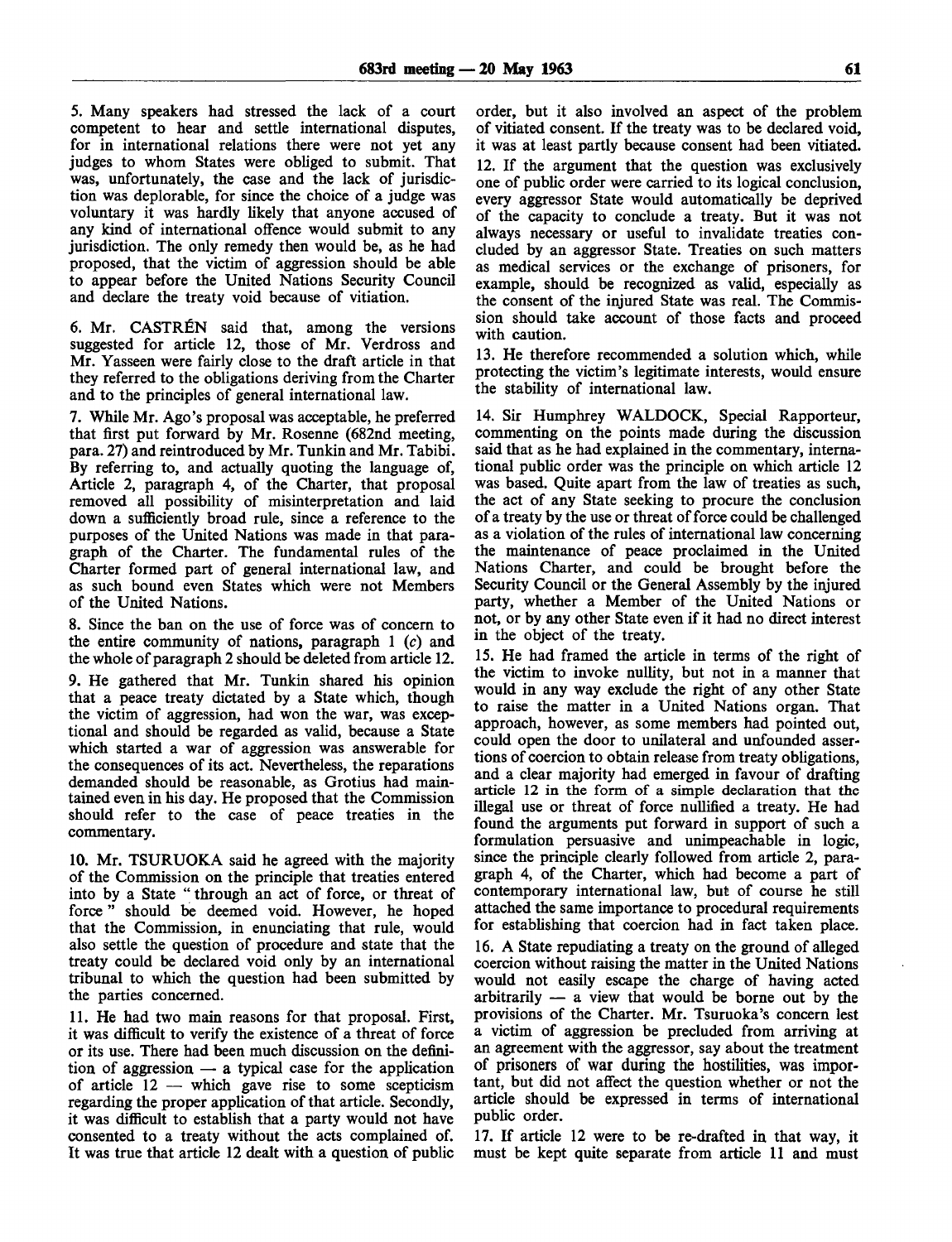also exclude any possibility of some form of ratification at a moment when the injured State was no longer subject to the influence of coercive action. As Mr. Ago had rightly pointed out, a new treaty could be arrived at, but only by means of a new transaction, even if the old text were used as a basis.

18. As far as the drafting of the article was concerned, he was inclined to favour a simple text of the kind suggested by Mr. Ago in some such terms as: "Every treaty the conclusion of which is procured by the use or threat of force in violation of the principles of the Charter of the United Nations shall be absolutely void ". 19. A general wording of that kind was preferable to a text modelled on the language of Article 2, paragraph 4, of the Charter, which had to be read in conjunction with its other provisions concerning the use of force in self-defence or its use by the United Nations itself

for the maintenance or restoration of peace. It was, after all, important to bear in mind the distinction, so emphatically brought out by Mr. Tunkin, between a treaty imposed on an innocent State and one imposed on an aggressor. A more general wording would be less open to the danger of conflicting interpretations.

20. Another reason for referring to the principles of the Charter rather than to the specific provisions of Article 2, paragraph 4, was that the former were generally regarded as part of international law and as such binding upon all States, whether Members of the United Nations or not, so that the problem of applicability to nonmember States raised by Mr. Yasseen and Mr. Verdross would be solved.

21. The amendment to paragraph 1 proposed by Mr. Paredes would be self-defeating, since it would detract from the force of the general principle, which ought to be asserted in strong terms.

22. The CHAIRMAN suggested that article 12 be referred to the Drafting Committee for revision in the light of the discussion. No doubt the Special Rapporteur would also wish to make some changes in the commentary.

*It was so agreed.*

### ARTICLE 13 (TREATIES VOID FOR ILLEGALITY)

23. The CHAIRMAN suggested that article 13 be taken in conjunction with article 1, paragraph 3 *(c)* of section 1, which contained a definition of *jus cogens.*

24. Sir Humphrey WALDOCK, Special Rapporteur, said that article 13, which was of a rather general character, had been difficult to draft: he had explained his general approach to the subject fairly fully in the commentary. 25. For lack of a better, he had used the term *jus cogens,* which was not an entirely new concept in international law and was touched upon in the work of certain writers, including MacNair, but had not yet been at all fully developed. The concept was probably known in most legal systems, though it had no exact equivalent in common law countries. He agreed that article 13 should be dicussed in conjunction with article 1, paragraph 3  $(c)$ , in which he had offered what was more of a description than a definition of *jus cogens.*

26. Paragraph 1 of article 13 stated the rule and paragraph 2 contained some examples, though not exhaustive, of what might be meant by violations of *jus cogens.* The examples were all fairly self-evident and each involved some element of international criminality, but he had deliberately refrained from going into too much detail. A general reference to violation of the principles of the Charter would not serve, because they were not all imperative in character.

27. Paragraph 3 dealt with the question of severance in its special application to the subject of article 13. The question of the extent to which it was permissible to separate illegal from legal provisions of a treaty might be controversial, and a special provision on the matter was needed in article 13, as the situation dealt with was different from that of treaties voidable on the ground of error. However, the paragraph could be left aside for consideration together with article 26 in section IV, which contained procedural provisions concerning severance.

28. Mr. BRIGGS said that the opening phrase of article 13 was not well chosen because a treaty constituted international law for the parties. Nor was it desirable to refer to its execution. It might be going too far to say that a treaty whose object was perfectly lawful was void because its execution infringed a general principle of international law.

29. While he understood the reasons why the Special Rapporteur had employed the expression *"jus cogens* ", some other term ought to be found because, though it was sometimes used, it would give rise to difficulties. Personally, he had always avoided it and would be loath to try to explain its meaning.

30. He accordingly proposed that the article be redrafted in much simpler form to read:

" A treaty is void if its object is in conflict with a peremptory norm of general international law from which no derogation is permitted except by a subsequently accepted norm of general international law ".

He had inserted the concluding proviso to cover the point dealt with in paragraph 4 of the Special Rapporteur's text.

31. Paragraph 2 should be deleted entirely, as it would give rise to unnecessary controversy.

32. He agreed with the Special Rapporteur's suggestion that discussion of paragraph 3 should be held over until the Commission took up article 26.

33. As to whether an article dealing with the subject of article 13 was necessary at all, he thought that the kind of provision he proposed was at least preferable to the method adopted in articles 8-12, which conferred on the party alleging injury a unilateral right of denunciation, although no adequate safeguards were provided in article 25.

34. At the previous meeting, he had criticized article 12 because he was concerned with the threat to the stability of treaties that would result from imprecisely drafted provisions on validity which, in the absence of compulsory jurisdiction, would allow a unilateral right to nullify.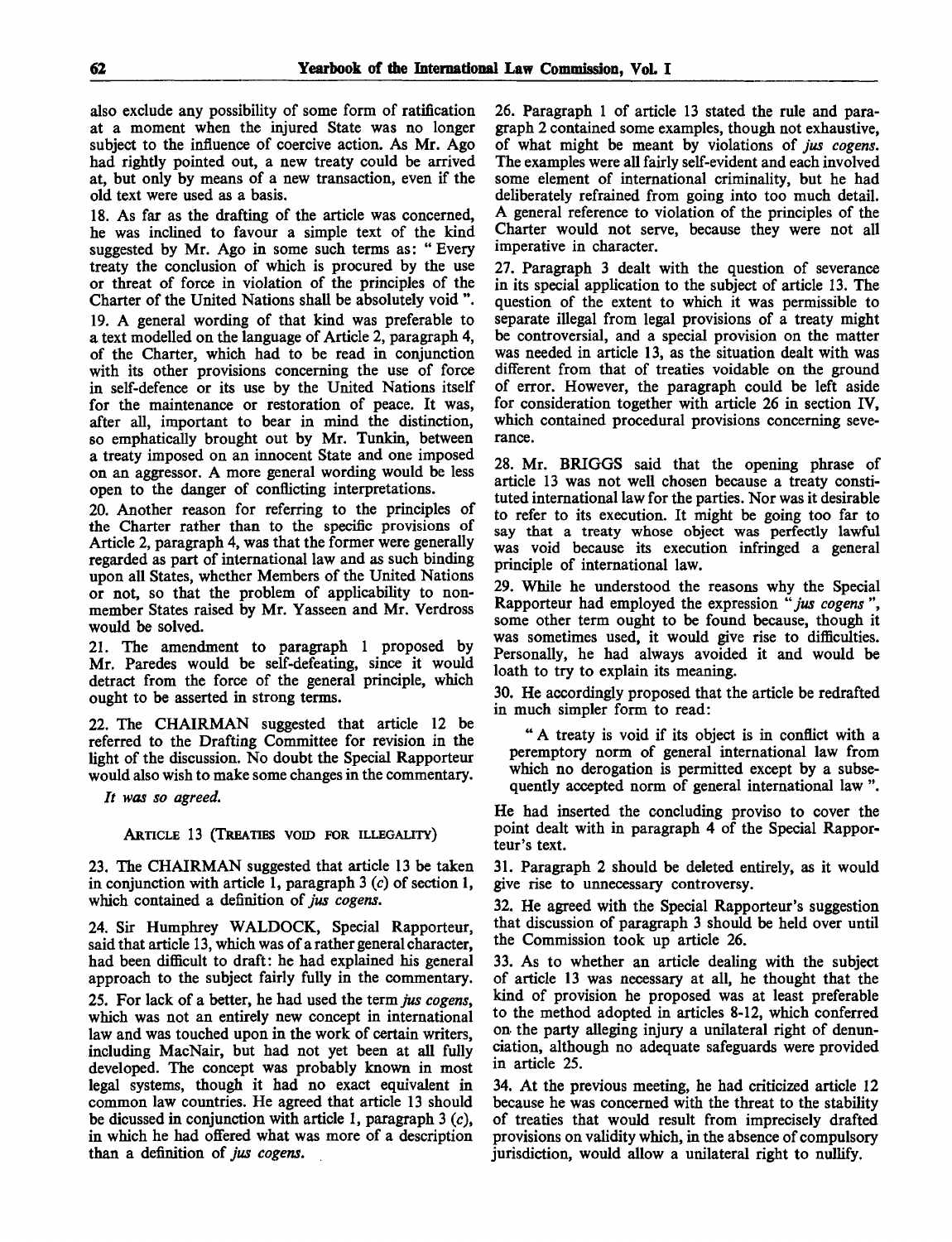35. In order to dispel any misapprehension about his views on the relation between compulsory jurisdiction and international law, he expressed his complete agreement with Mr. Tunkin's assertion that international law existed and was legally binding, even in the absence of such jurisdiction. But he questioned the utility of elaborating complex concepts of validity and nullity if they were to be left open to subjective interpretation instead of objective judicial determination, and were thus merely to provide States with new ways of evading treaty obligations.

36. The new text for article 12 just proposed by the Special Rapporteur was acceptable and he accordingly considered that article 13 should have its place in the draft.

37. Mr. YASSEEN said that the point raised in article 13 was as important as it was delicate: the invalidity  $-$  or, as some thought, the non-existence — of a treaty, the object of which was incompatible with a rule or principle having the character of *jus cogens.* The first question to be settled was whether peremptory norms could be said to exist in international law — whether there existed an international public order from which States could not derogate by agreement *inter se.* Personally, he would answer the question in the affirmative, but he thought that such peremptory norms were hard to identify and to apply. The concept of public order was generally recognized in municipal law, but was rather intangible, for it varied with time and place.

38. In international law, *jus cogens* raised not only the question of the autonomy of the will of States, but also that of the order of precedence of rules of international law. The point to be determined in any particular case was whether an international agreement could or could not conflict with a pre-existing rule of law. In municipal law, that problem of precedence was generally decided according to a specific criterion; it was not the substance of the rule but the body establishing it which determined its position in the hierarchy of rules of law. In France, for example, a legislative decree could be referred to the Conseil d'Etat because, although dealing with a matter for which the legislature was in principle competent, it was considered a mere regulation from the formal viewpoint.

39. In international law, however, the contracting parties themselves were the legislators and created the rules of law. The question what criterion should be adopted for deciding the order of precedence of the rules was therefore very complex. The criterion could not be the number of States accepting the rule, for that number was not always proportionate to its value and importance. Nor could it be the formal source of the rule; and it was particularly hard to say whether custom should always take precedence over a treaty rule, or vice versa. Thus the only possible criterion was the substance of the rule; to have the character *of jus cogens,* a rule of international law must not only be accepted by a large number of States, but must also be found necessary to international life and deeply rooted in the international conscience.

40. He agreed with the Special Rapporteur that it would be regrettable not to recognize the principle of *jus cogens,* for there was no doubt that a treaty designed to promote slavery, for example, or to prepare for aggression, ought to be declared void. All that was difficult to explain without recognizing the concept of *jus cogens* in international law. While it was difficult to define that concept in practical terms, the Special Rapporteur's method of giving a few examples could usefully be adopted. The examples would guide international practice and gradually bring out the rules necessary for international life and essential for its development — rules which could not be broken without giving rise to general indignation or severe censure.

41. The concept of an international public order was justified not merely, or even necessarily, by considerations of natural law; it derived from positive law, from the whole body of rules in force. Some rules relating to public order might be specifically recognized in treaties, but the absence of a clause explicitly stating that concept would not mean that the rule was purely dispositive. The true intentions of the parties had to be examined further to discover the true force of the rule.

42. The Special Rapporteur had rightly drafted paragraph 3 to make provision for cases in which only part of a treaty was void.

43. Paragraph 4 was necessary because it emphasized that *jus cogens* was not immutable and that the concept of public order must be free to evolve. So long as no supranational body existed, the international conscience was reflected in general multilateral treaties; the conferences which drafted such treaties expressed the needs of international life, echoed its trends and so had authority to determine the force of pre-existing rules.

44. Mr. TABIBI said he agreed with the conclusion of the Special Rapporteur in paragraph 1 of his commentary that " Imperfect though the international legal order may be, the view that in the last analysis there is no international public order — no rule from which States cannot of their own free will contract out — has become increasingly difficult to sustain ". No State could ignore certain rules of international law when concluding bilateral, regional and international treaties. Those rules, which had the character of *jus cogens,* included the provisions of the United Nations Charter and of the conventions on slavery, piracy and genocide. It was therefore appropriate to include in the draft a provision such as article 13, stating that any treaty with those rules was void.

45. Many authorities held firmly to the view that treaties could be considered as *contra bonos mores* and invalid by reason of a conflict or incompatibility with a rule of customary or general international law. Over twentyfive years ago, in an article entitled " Forbidden Treaties in International Law" Mr. Verdross had already expressed a view which foreshadowed the solution embodied in article 13.

46. The position had become even clearer since the signing of the United Nations Charter, Article 103 of which read: "In the event of a conflict between the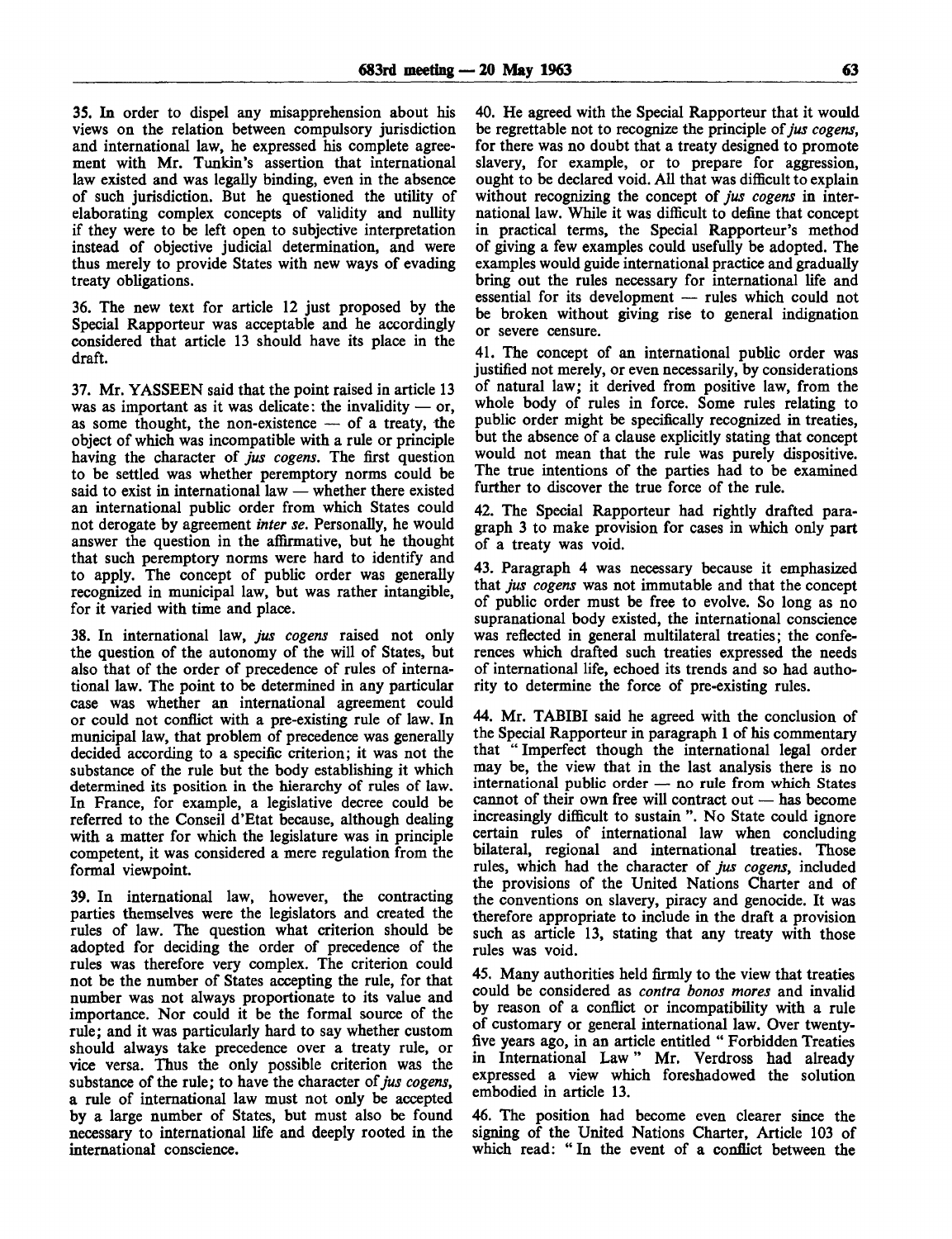obligations of the Members of the United Nations under the present Charter and their obligations under any other international agreement, their obligations under the present Charter shall prevail."

47. However, although he accepted paragraphs 1, 2 and 4 of the Special Rapporteur's draft article 13, he had reservations regarding paragraph 3. If that paragraph were retained as it stood, it would appear to permit the conflict of the provisions of a treaty with *jus cogens* rules and to open the door to the violation of such rules by permitting the severance of the provisions of the treaty. It was difficult to reconcile the suggestion in paragraph 3 that a treaty would not be invalidated by a minor infringement of a *jus cogens* rule with the correct statement in paragraph 5 of the commentary that " any treaty having an illegal object should be totally void and lack all validity until reformed by the parties themselves ". It would be difficult to differentiate between minor and major infringements, in the absence of a provision for compulsory submission of the case to the International Court of Justice.

48. He accordingly proposed that paragraph 3 should be amended by the deletion of the word " if " and the words "is not essentially connected with the principal objects of the treaty and is clearly severable from the remainder of the treaty, only that provision..." The provisions of paragraphs 1 and 3 could then be combined.

49. The definition of *jus cogens* in article 1 was somewhat vague. He suggested that the question of the definition should be postponed until the Commission had agreed on the terms of article 13, when it could adopt a definition consistent with those terms.

50. Mr. ROSENNE said that article 13 dealt with an area of treaty law which was completely different from any so far discussed by the Commission. In the earlier articles, the Commission had been considering whether consent had been given to a treaty and, if so, whether that consent was vitiated. In the case contemplated in article 13, consent had been given to the treaty and that consent was not in any way vitiated; from the point of view of both form and substance, *prima facie* a treaty existed. The question which arose related to the object for which consent had been given.

51. The Commission should at some stage consider the question of the placing of article 13. It dealt with matters so fundamental that it should be given a more conspicuous position, but the Commission could take a decision on that point when it came to the second reading.

52. Because article 13 dealt with the object of consent, he could not agree with Mr. Briggs that there was any redundancy in saying that a treaty was void if either its object or its execution involved the infringement of a *jus cogens* rule.

53. In general, he supported the ideas of the Special Rapporteur and congratulated him both on his boldness in so lucidly expressing the content of article 13 and on the adroitness of his approach to a very difficult drafting problem.

54. He assumed the intention was that under article 13 treaties would only be void *ab initio* if they were in conflict with a rule of *jus cogens* in existence at the time they were concluded. The question of the effect on existing treaties of a rule of *jus cogens* which emerged subsequently raised different problems and was partly dealt with in other articles, notably articles 14 and 21. However, it should be considered whether all the provisions relating to *jus cogens* ought not to be brought together. For similar reasons it was necessary to consider whether the various provisions of *jus cogens* were fully consistent with the Special Rapporteur's proposals regarding the *rebus sic stantibus* doctrine.

55. With regard to the definition of *jus cogens,* he suggested that inspiration might perhaps be drawn from the explanation given by Sir Gerald Fitzmaurice in his third report, that *jus cogens* rules "involve not only legal rules but considerations of morals and of international good order ".<sup>1</sup> He did not think it very material whether the *jus cogens* was embodied in positive laws or not. Furthermore, the question how far a rule was to be regarded as *jus cogens* might require specific determination in the light of the material context in which the rule was placed.

56. With regard to the use of the term " peremptory norm " in the Special Rapporteur's definition in article 1 and in the wording proposed by Mr. Briggs, he asked whether it was understood in the same sense by both.

57. Because of the novelty of the subject in a codification project, it might be of advantage to regard the present discussion as preliminary. The Commission would derive much benefit from the subsequent discussions in the General Assembly, the comments to be submitted by governments, and no doubt also from the views of writers.

58. He agreed with the Special Rapporteur that the treaties referred to in article 13 should be regarded as void, not merely voidable; they would then produce the same consequences as those coming under article 12. That approach, however, could give rise to certain problems. For example, what course should the Secretary-General of the United Nations adopt if a treaty which was invalid under article 13 were submitted to him for registration ?

59. He shared the view that article 25 could with difficulty have application to a treaty which was void *ab initio.* It was probably in the general interest that treaties of the kind mentioned in article 13 should not be made and he recalled that the United Nations Charter contained provisions enabling the political organs to take cognizance of the situation which would arise in a flagrant instance of treaties void for the reasons mentioned in article 13.

60. With regard to paragraph 3, he was in general sympathy with the views expressed by Mr. Tabibi. It was difficult to accept the principle of severability at all unless the treaty itself made some provision for it. Any discussion of severability should be deferred until the Commission considered article 26.

<sup>1</sup>  *Yearbook of the International Law Commission, 1958,* Vol. II (United Nations publication, Sales No.: 58.V.1, Vol. II), p. 41.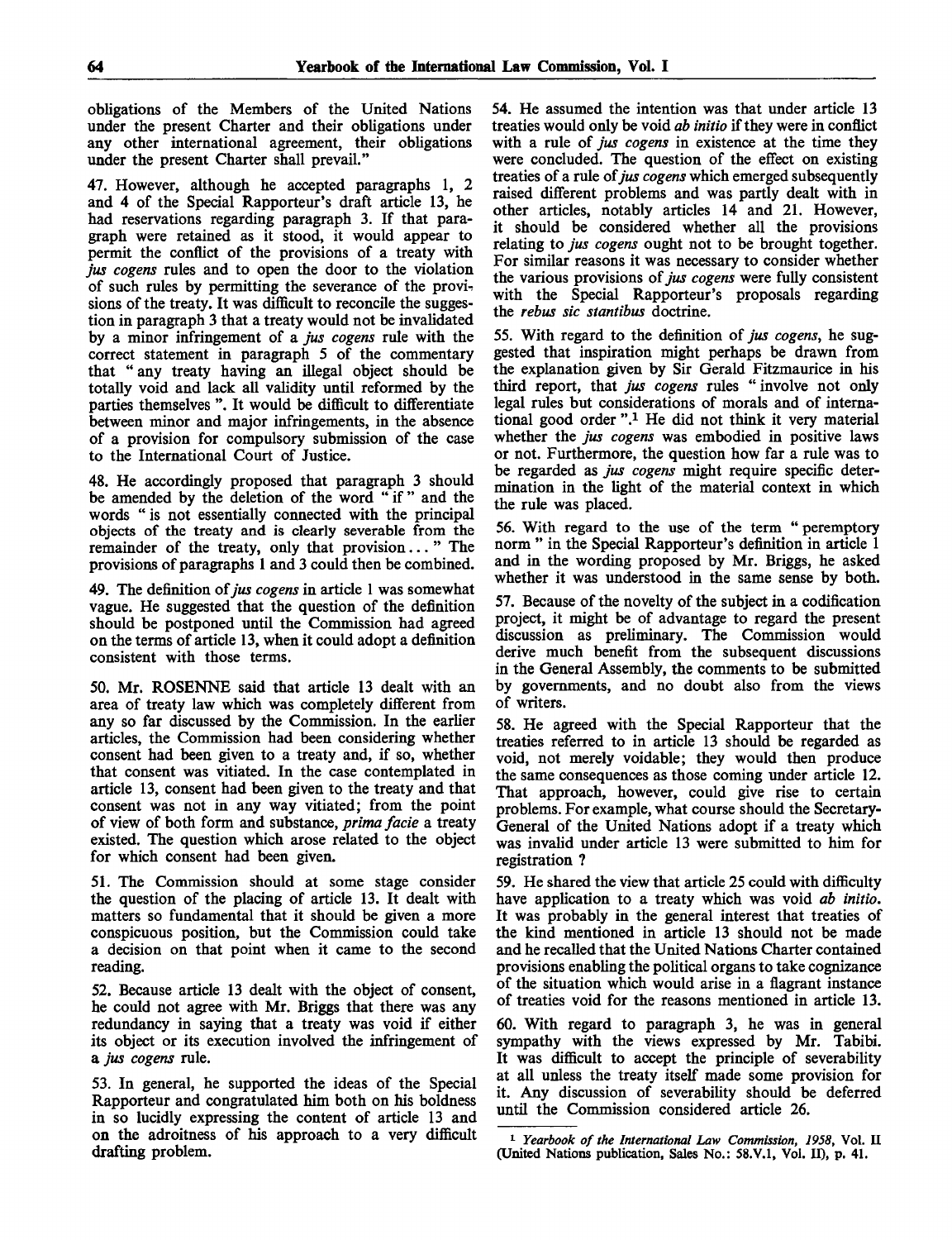61. A more important point, however, was that he did not believe that, in practice, there could be such a thing as a minor infringement of a *jus cogens* rule. If a rule of international law had the character of *jus cogens,* it would be a contradiction in terms to suggest that an infringement of that rule could be of a minor character.

62. Mr. PAL, referring to Mr. Rosenne's observations on the placing of article 13, said that in the common law systems, it was normal to approach the various problems dealt with in the order adopted by the Special Rapporteur. The question of the legality of the object was associated with the questions of capacity to enter into the agreement and reality of consent. He therefore had no difficulty with regard to the placing of article 13. 63. On the point raised by Mr. Briggs, he observed that, in domestic systems, objects as vitiating elements might be either those forbidden by law or those merely discouraged by it, and though all other requisites for a valid agreement were complied with, yet, if either of those two categories of objects were in the contemplation of the parties, the agreement would in the former case be illegal and in the latter case void. All illegal agreements were, of course, also void, but all void agreements were not necessarily illegal. Agreements, though not illegal, might be void in the sense that the courts would not enforce them. In the international field that distinction obviously had no place. There, to render the treaty void the object must be illegal and that seemed to him to have been the basis of the formulation of paragraph 1 presented by the Special Rapporteur. He therefore found the provisions of paragraph 1 acceptable.

64. With regard to Mr. Tabibi's views, whatever might have been the position when the international community was geographically more limited, there could be no doubt that an international public order existed now and that certain principles of international law had the character of *jus cogens.* The whole perspective of United Nations policy could be characterized as a value-orientated jurisprudence, directed towards the emergence of a public order in the international community under the rule of law. The Charter sought to establish a process by which the world community could regulate the international abuse of naked force and promote a world public order embodying values of human dignity in a society dedicated to freedom and justice.

65. The establishment of the League of Nations had marked the first pioneering effort to substitute the human device of some sort of constitutional government for the blind play of physical force in the conduct of international relations. The rules and machinery adopted in the days of the League of Nations had been intended to achieve the fivefold purpose of compelling States first, to respect each other's sovereignty, territory and legitimate interests; secondly, to abstain from imperialistic aggression and preparations for it; thirdly, to submit their disputes to international adjudication and to refrain from taking the law into their own hands; fourthly, to respect international agreements; and fifthly, to make compensation for injurious acts and violations of the law. Unfortunately, the subsequent behaviour of States had shown their reluctance to apply those principles in international politics. That behaviour had been symptomatic of a fundamental crisis in the international legal system. Within a decade of the organization of the League, both the spirit and the letter of its rules and standards had been cast aside, thus bringing about a crisis in the international order and leading to the catastrophe of the second world war.

66. A few, perhaps only two, great powers had emerged from the war possessing national and economic power in its most highly concentrated form. However, the events of the two world wars had brought about the birth of gigantic forces in Asia and Africa and the world community was now confronted with the question of the principal co-existence of over a hundred States, and with the problem of co-ordinating different social systems in the international order. That situation demanded a mental adjustment as an actual condition of survival. It was in that context that the United Nations Charter should be studied and applied, so as to help the emergence of the essential order which it was the ultimate objective of the United Nations to achieve.

67. The Commission had already adopted that policy in its approach to article 12. Personally, he could accept the principle underlying article 13 and agreed with the Special Rapporteur in accepting the existence of an international public order. A system of treaties which relied merely on the interdependence of state interests and on the expediency of peaceful arrangements would result in a number of compromises but not in a system of international law and order. Public order should comprise a system of law which replaced a sense of obligation based on expediency by a higher allegiance to the principle of justice. A transition would thus be achieved from an immediately felt obligation prompted by obvious need to a continued obligation expressed in fixed principles; from a simple relationship between self and " another " to a complex relationship between self and "others"; from an obligation discerned by the individual self to the wider obligations defined by the community from a more impartial viewpoint.

68. In spite of the doubts expressed by some, international public order existed, albeit in an imperfect form, and therefore fully justified the inclusion in the draft of the provisions of article 13. He reserved the right to examine the details of the article on the second reading.

69. Mr. CASTREN said that, despite the difficulty of the subject matter, article 13 was well drafted; it was lucid, and the accompanying commentary was both full and convincing.

70. In paragraph 1, the Special Rapporteur had given preference to the principle of *jus cogens* over the formula " illegal under international law " proposed by Sir Hersch Lauterpacht. The definition of *jus cogens* had not yet been discussed, but the majority of the Commission seemed to accept the expression, which had, indeed, been used during the discussion of previous articles. In any case, it might be rather dangerous to try to specify at that point all the criteria for determining whether a rule was a *jus cogens* rule, as that would raise compli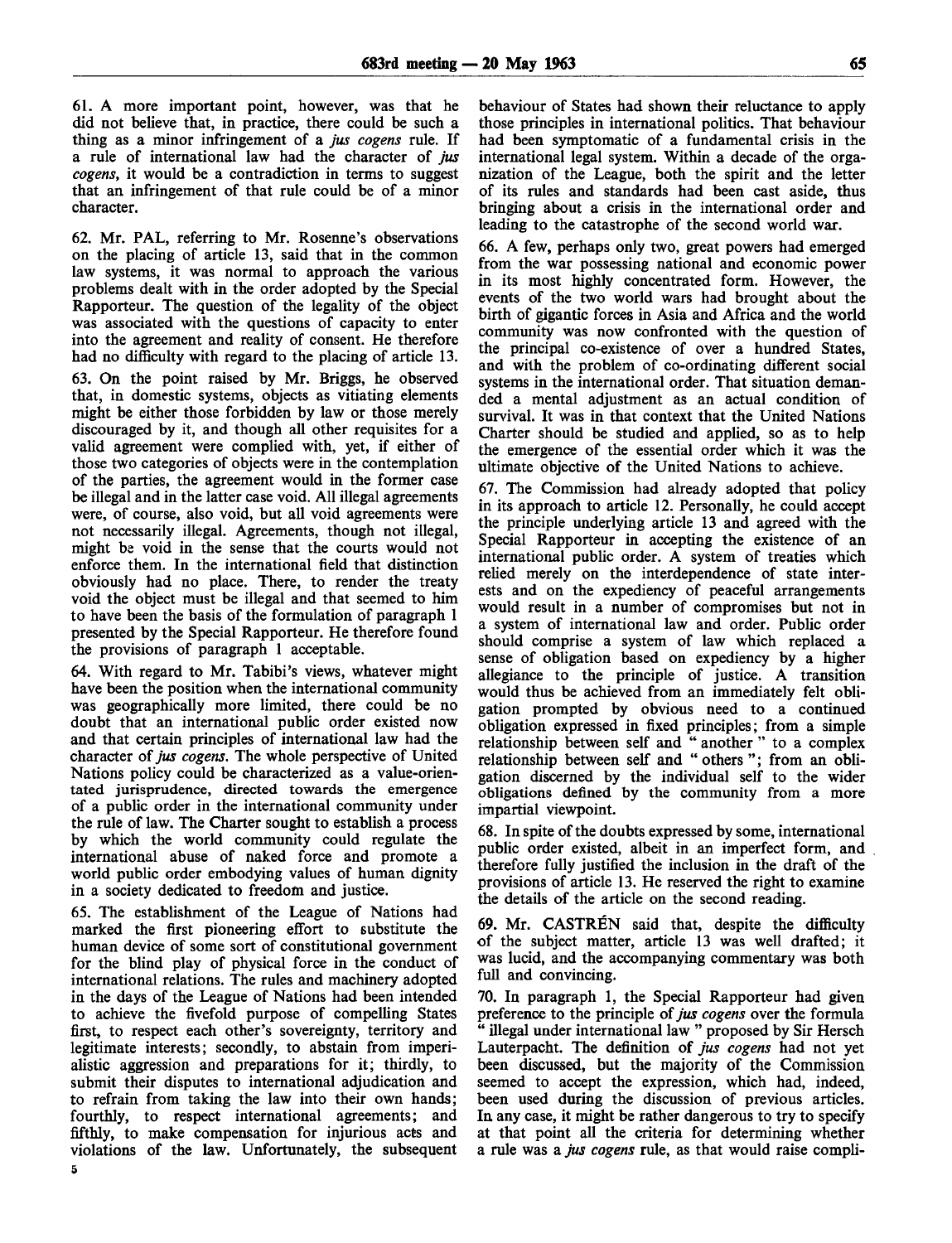cated problems. *Jus cogens* was a general concept of law which did not need to be defined especially in connexion with the law of treaties. Accordingly, it was right to accept the proposition that a treaty was void *ab initio* if its object or its execution involved the infringement of a *jus cogens* rule and that the invalidity could not be cured by subsequent acts.

71. In paragraph 2 the examples given of treaties which were void under the provisions of paragraph 1 were well chosen. If the Commission decided to retain paragraph 2, sub-paragraph *(a)* should be drafted in the same terms as the corresponding part of article 12. The words " act or " in sub-paragraph  $(c)$  should be deleted, only the idea of omission being retained.

72. Paragraph 3 stated an exception to the general rule laid down in paragraph 1; hence paragraph 1 should open with the words " Subject to the provisions of paragraph 3 ".

73. Mr. AGO said he had no objection to the principles embodied in article 13; the Special Rapporteur had been right to adopt the idea of a peremptory norm of international law.

74. The concept of *jus cogens* defined in article 1, paragraph  $3(c)$ , would be considered later, but he must point out that in fact it only appeared in article 13 and might perhaps be defined in that article itself. Generally speaking, only terms which appeared frequently in the body of the draft should be defined in article 1. A definition of *jus cogens* was not really required; the phrase " general peremptory norm of international law" would be sufficient, with the addition, if need be, of the words " from which no derogation is permitted ".

75. The Drafting Committee would thus be able to prepare an appropriate text for paragraph 1. He proposed, in particular, that the words " contrary to international law and " should be deleted and the wording modelled on that used in article 12, the whole strength of which derived, precisely, from its concision.

76. The substance of paragraph 2 was acceptable in principle, but he thought the two kinds of infringement dealt with in sub-paragraphs *(b)* and (c) should be combined in a single paragraph, for in some instances, such as genocide, it was hard to distinguish between them.

77. The case dealt with in paragraph 3 was rather academic. There were so few peremptory norms of international law, and they related to matters of such importance, that certain clauses of a treaty were hardly likely to survive if another clause derogated from a peremptory norm of international law. Even if the case was conceivable, paragraph 3 rather weakened the text and did not seem essential.

78. The idea expressed in paragraph 4 was correct in every respect, but perhaps not entirely necessary. The best example of a rule in a general multilateral treaty which abrogated or modified a rule having the character of *jus cogens* would be a rule laid down in a treaty codifying international law. It might indeed modify existing peremptory norms; only then there would be no derogation from a general rule by a particular rule, but rather a replacement of one general rule by another. That went beyond the scope of article 13. He considered, however, that the paragraph should be dropped, as it might give rise to misinterpretation.

79. As to the substantive question raised by Mr. Rosenne concerning the import of paragraph 1 in the case of a treaty concluded before a particular rule had become peremptory, the meaning of the paragraph as drafted was certainly that any treaty infringing a general peremptory norm was void, whether it had been concluded before or after the norm had become peremptory. If the treaty had been concluded afterwards, it was void *ab initio*; if before, it became void as soon as the general rule became peremptory. A treaty by which the parties agreed to commit an act of genocide, for example, would have become void automatically at the moment when the principles relating to the prevention and punishment of genocide were adopted. There was no need to stress that point of interpretation in the article itself; it would be sufficient to mention such matters in the commentary.

80. The article's position in the draft had also been questioned. He had no fixed views on the subject, but he thought that article 13 should certainly follow article 12, since the two articles had certain common features and some of their strength lay in the fact that they affirmed adherence to the same principle.

81. Mr. BARTOS congratulated the Special Rapporteur for having adopted for article 13 a concept which had long been discussed by jurists, namely, the existence of an international public order overriding state sovereignty. Even if it could be said that self-limitation was practised by States which accepted the international order on a contractual basis, as it was to be hoped that they would also accept the Convention on the Law of Treaties, the starting point of the Special Rapporteur's thesis was the precedence of that order over the will of States. That was the most important element in the proposed text.

82. The question whether reference should be made to *jus cogens* rules from which States could not derogate by agreement *inter se,* or whether the formula proposed by Mr. Ago should be adopted, was secondary. It was difficult to use the term *jus cogens,* however, because it was subject to different interpretations according to the tradition of private law followed. As Mr. Gros had pointed out, it could be dangerous to use terms borrowed from private law.

83. What, then, was a general principle of international law ? In 1949 he had expressed disagreement with Kelsen's view that the principles stated in the United Nations Charter were contractual, and not binding on States which had not accepted the Charter.<sup>2</sup> The development of international law, which had also been manifested in the adoption of the principles of the Charter, had not come to an end. He was more inclined to support the theory of Oppenheim, according to which,

<sup>2</sup> Kelsen, H., *The Law of the United Nations,* London, Stevens, 1950, pp. 106-110.